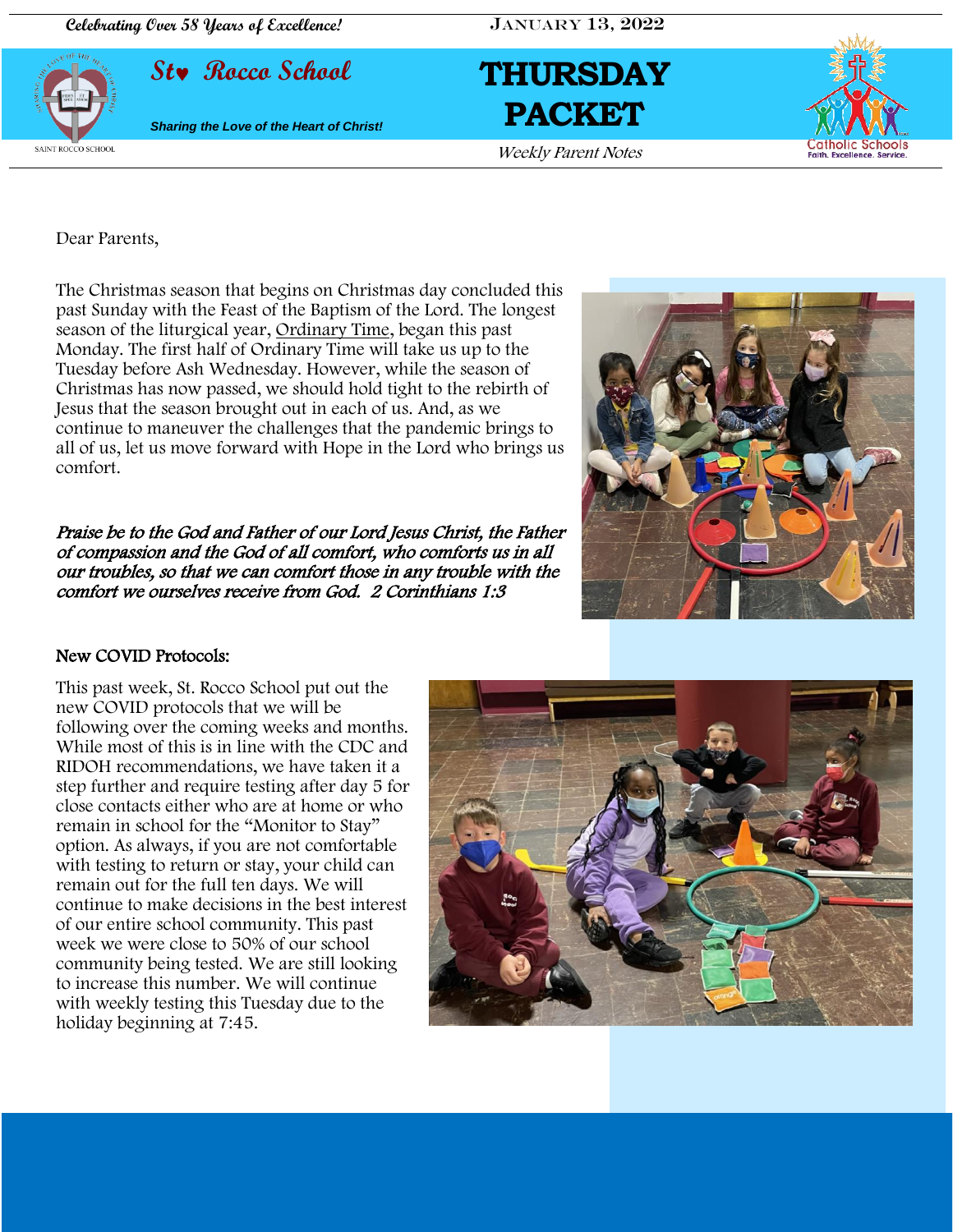### Re-Registration:

This week in your child's Thursday Packet, we included the re-registration packets for next school year. Please make a note of your scheduled appointment time. As a reminder, St. Rocco School has a Referral Program that offers a great incentive to current St. Rocco School families. This program is outlined in detail today as an attachment.

#### Some Good News:

This past week we received a check for \$4,000 from the Feinstein Foundation for our active Kindness Tree Good Deed Program and our Food Pantry. The good deeds our students do throughout the year are highlighted on the Kindness Tree, over the afternoon announcements and shared in the Thursday Packet. Throughout the year our students are working to do good deeds and bring in food for those less fortunate. We are so grateful to Mr. Feinstein for his continued support of our school and our efforts to grow in kindness.

#### Some reminders:

-Although it is a new year, the rules are the same…no make-up, nail polish (except clear) or jewelry (except one pair of post earrings and a religious medal or crucifix) permitted at school. There have been quite a few students wearing sneakers with their regular uniform. Black sneakers that resemble shoes are allowed for boys with the regular uniform.

-Students are marked late at 8:15. It is best to have your child at school by 8:10, so they have time to get to their homeroom and be on time and ready for morning prayer and announcements. Being late disrupts the smooth start to the student's day. It also disrupts the teacher, other students and the office staff.

Finally, as we look to celebrate Martin Luther King, Jr. with a national holiday this Monday, let us pray together for unity in our families, communities, country and world. In the words of Martin Luther King, Jr.:

" Peace cannot be kept by force; it can only be achieved by understanding. Darkness cannot drive out darkness; only light can do that. Hate cannot drive out hate; only love can do that."  $\sim$  **Martin Luther King**, Jr.

Have a peaceful week.

Respectfully,

Regina M. Hand

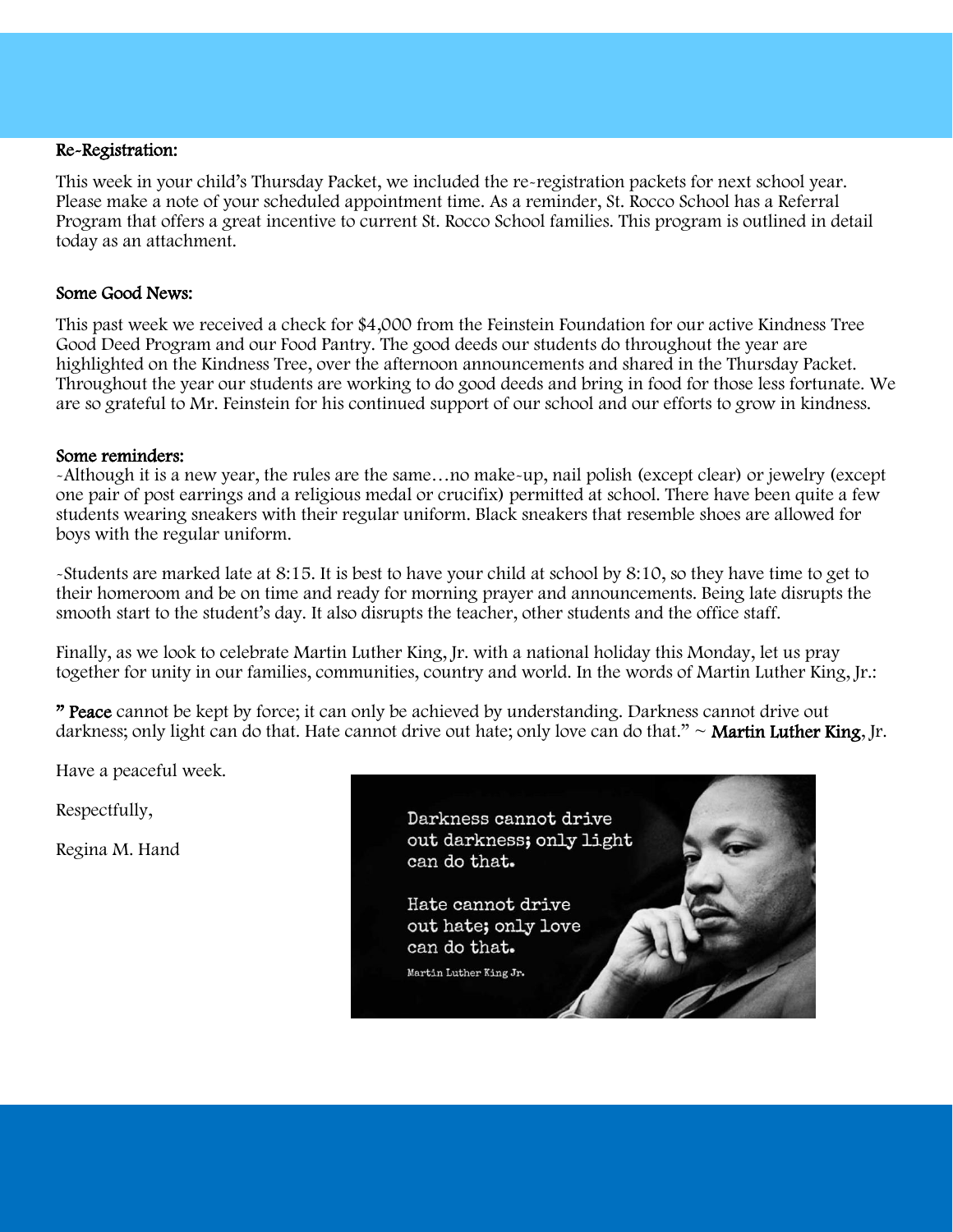## Important Information



l,

Re-registration packets are being sent home today with your child. Please note the appointment time for your reregistration interview is in the packet. If you have any questions please feel free to reach out to the office at 401-944-2993 or office@stroccoschool.org

Ξ

**Parent Volunteers**- In accordance with the Diocese guidelines every parent, that volunteers at the school, needs to have an up to date BCI and safe environment. This is renewed every three years and the BCI check is \$5. You can watch the safe environment video on the website and then sign to confirm you saw it at the office. You can check your status at your reregistration appointment or you can call the office anytime as well.

Financial Aid -Applications for financial aid for the 2022-2023 school year have started. You can apply by going on to the FACTS management website. In addition, in order to receive parishioner rate for the 2022-2023 school year, you must have contributed \$250.00 to St. Rocco Church by *December 31, 2021* to receive parishioner rate.

Emergency Closings and Delayed Openings: St. Rocco School follows the same emergency closing and delayed opening as the Johnston Public School System. The school will alert parents of these changes. Also, parents are able to tune to radio, television or internet to view any delays or closing. Channels 12, 10, 6 and Fox Stations will carry the emergency or delay broadcast for their viewers.

### SAVE THE DATE

| • Monday, January $17th$           | Martin Luther King, Jr. Day<br>NO SCHOOL                                                             |
|------------------------------------|------------------------------------------------------------------------------------------------------|
| • Thursday, January $20th$         | \$1 Dress Down Day-Right to Life<br>Wear Pink or Blue<br>Proceeds to support the DOP Gabriel Project |
| • Monday, January $24th$           | Independent Learning Day/<br>Professional Development Day                                            |
| • Sunday, January 30 <sup>th</sup> | Family Mass at 10am<br>Catholic Schools Week Begins<br>Tours by Appointment Only 11am-1pm            |
| Friday, February 4 <sup>th</sup>   | First Friday Mass-Early Dismissal at<br>11:30am/No Lunch or Aftercare                                |